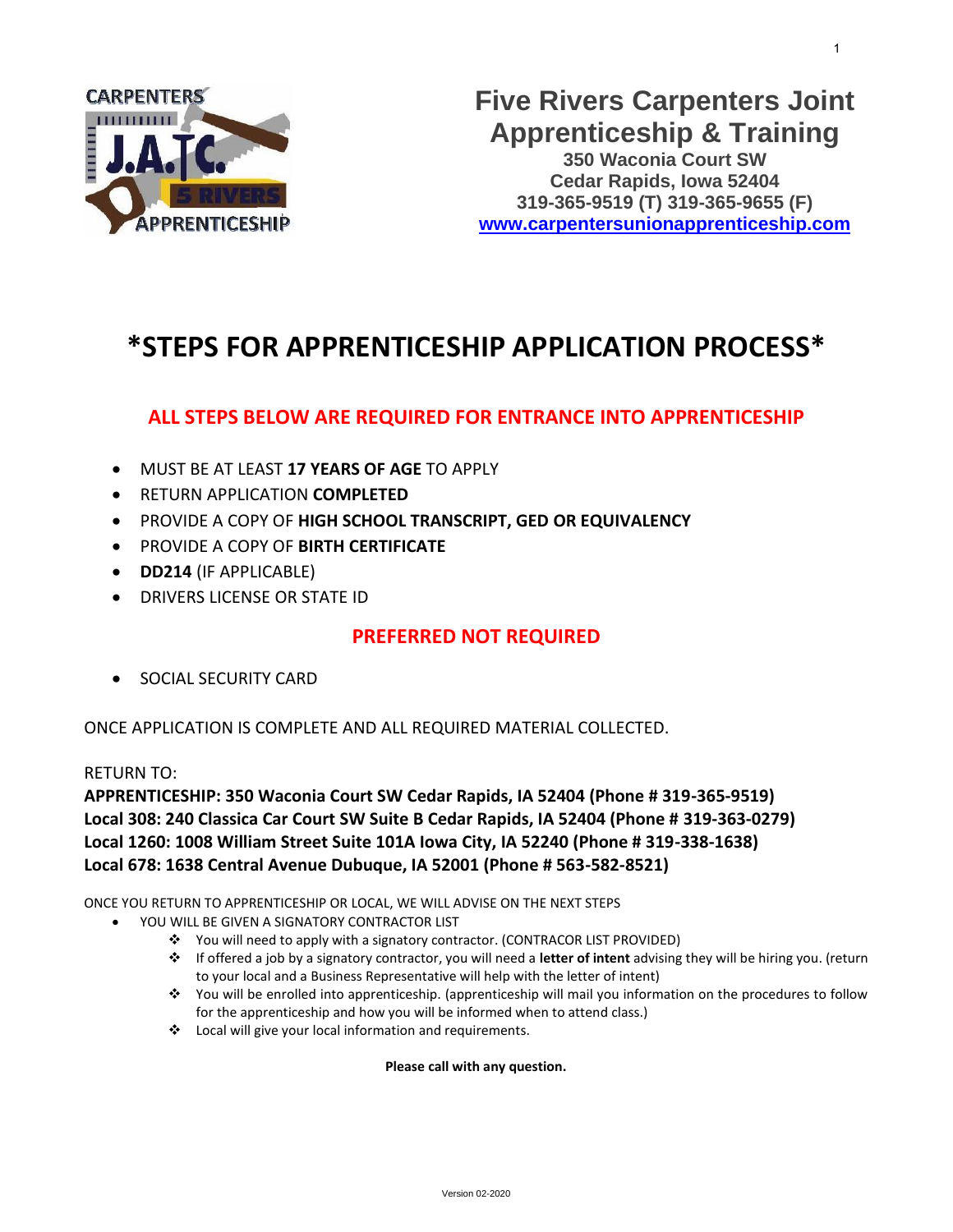

## **Five Rivers Carpenters Joint Apprenticeship & Training 350 Waconia Court SW Cedar Rapids, Iowa 52404**

**319-365-9519 (T) 319-365-9655 (F) [www.carpentersunionapprenticeship.com](http://www.carpentersunionapprenticeship.com/)**

### **Apprentice Application**

|                                                                                                                          |                                                                                                                                   |       | <b>Applicant Information</b>   |                  |                      |                     |                                                                                                                                                                                                                                      |                                             |    |  |
|--------------------------------------------------------------------------------------------------------------------------|-----------------------------------------------------------------------------------------------------------------------------------|-------|--------------------------------|------------------|----------------------|---------------------|--------------------------------------------------------------------------------------------------------------------------------------------------------------------------------------------------------------------------------------|---------------------------------------------|----|--|
| Full Name:                                                                                                               |                                                                                                                                   |       |                                |                  |                      |                     |                                                                                                                                                                                                                                      |                                             |    |  |
|                                                                                                                          | Last                                                                                                                              | First |                                |                  | M.I.                 |                     | Suffix.                                                                                                                                                                                                                              |                                             |    |  |
| Address:                                                                                                                 |                                                                                                                                   |       |                                |                  |                      |                     |                                                                                                                                                                                                                                      |                                             |    |  |
|                                                                                                                          | <b>Street Address</b>                                                                                                             |       |                                |                  |                      |                     |                                                                                                                                                                                                                                      | Apartment/Unit #                            |    |  |
|                                                                                                                          | City                                                                                                                              |       |                                |                  |                      |                     | State                                                                                                                                                                                                                                | ZIP Code                                    |    |  |
| Phone:                                                                                                                   | (Best to reach you at)                                                                                                            |       | <u> 1980 - John Barnett, f</u> |                  |                      |                     |                                                                                                                                                                                                                                      | Email <u>______________________________</u> |    |  |
|                                                                                                                          |                                                                                                                                   |       |                                |                  |                      |                     |                                                                                                                                                                                                                                      |                                             |    |  |
|                                                                                                                          |                                                                                                                                   |       |                                |                  |                      |                     |                                                                                                                                                                                                                                      |                                             |    |  |
|                                                                                                                          |                                                                                                                                   |       |                                |                  |                      |                     |                                                                                                                                                                                                                                      | Desired Salary: \$                          |    |  |
|                                                                                                                          |                                                                                                                                   |       |                                |                  |                      |                     |                                                                                                                                                                                                                                      |                                             |    |  |
|                                                                                                                          | Are you a citizen of the United States?                                                                                           |       | <b>YES</b><br>$\Box$           | NO<br>$\Box$     |                      |                     | If no, are you authorized to work in the U.S.? $\Box$                                                                                                                                                                                | <b>YES</b>                                  | NO |  |
| Have you ever worked or applied for any<br><b>YES</b><br>NO<br>other Building Trades?<br>$\Box$<br>$\Box$                |                                                                                                                                   |       |                                |                  |                      |                     |                                                                                                                                                                                                                                      |                                             |    |  |
| If selected for employment are you willing<br><b>YES</b><br>NO.<br>to submit to a background check?<br>$\Box$<br>$\perp$ |                                                                                                                                   |       |                                |                  |                      |                     |                                                                                                                                                                                                                                      |                                             |    |  |
|                                                                                                                          |                                                                                                                                   |       |                                | <b>Education</b> |                      |                     |                                                                                                                                                                                                                                      |                                             |    |  |
| High School:                                                                                                             |                                                                                                                                   |       |                                |                  |                      |                     | Address: <u>Contract of the contract of the contract of the contract of the contract of the contract of the contract of the contract of the contract of the contract of the contract of the contract of the contract of the cont</u> |                                             |    |  |
| From:                                                                                                                    | $\mathsf{To:}\qquad\qquad\qquad\qquad\qquad$<br>$\frac{1}{\sqrt{1-\frac{1}{2}}}\left( \frac{1}{\sqrt{1-\frac{1}{2}}}\right) ^{2}$ |       | Did you graduate? $\square$    |                  | YES                  | NO<br>$\Box$        |                                                                                                                                                                                                                                      |                                             |    |  |
| College:                                                                                                                 | <u> 1989 - Johann Barbara, martxa al</u>                                                                                          |       |                                | Address:         |                      |                     |                                                                                                                                                                                                                                      |                                             |    |  |
| From:                                                                                                                    | To:                                                                                                                               |       | Did you graduate?              |                  | <b>YES</b><br>$\Box$ | <b>NO</b><br>$\Box$ | Degree:                                                                                                                                                                                                                              |                                             |    |  |
| Other:                                                                                                                   |                                                                                                                                   |       |                                | Address:         |                      |                     |                                                                                                                                                                                                                                      |                                             |    |  |
| From:                                                                                                                    | To:                                                                                                                               |       | Did you graduate?              |                  | <b>YES</b><br>$\Box$ | <b>NO</b><br>П      | Degree:                                                                                                                                                                                                                              |                                             |    |  |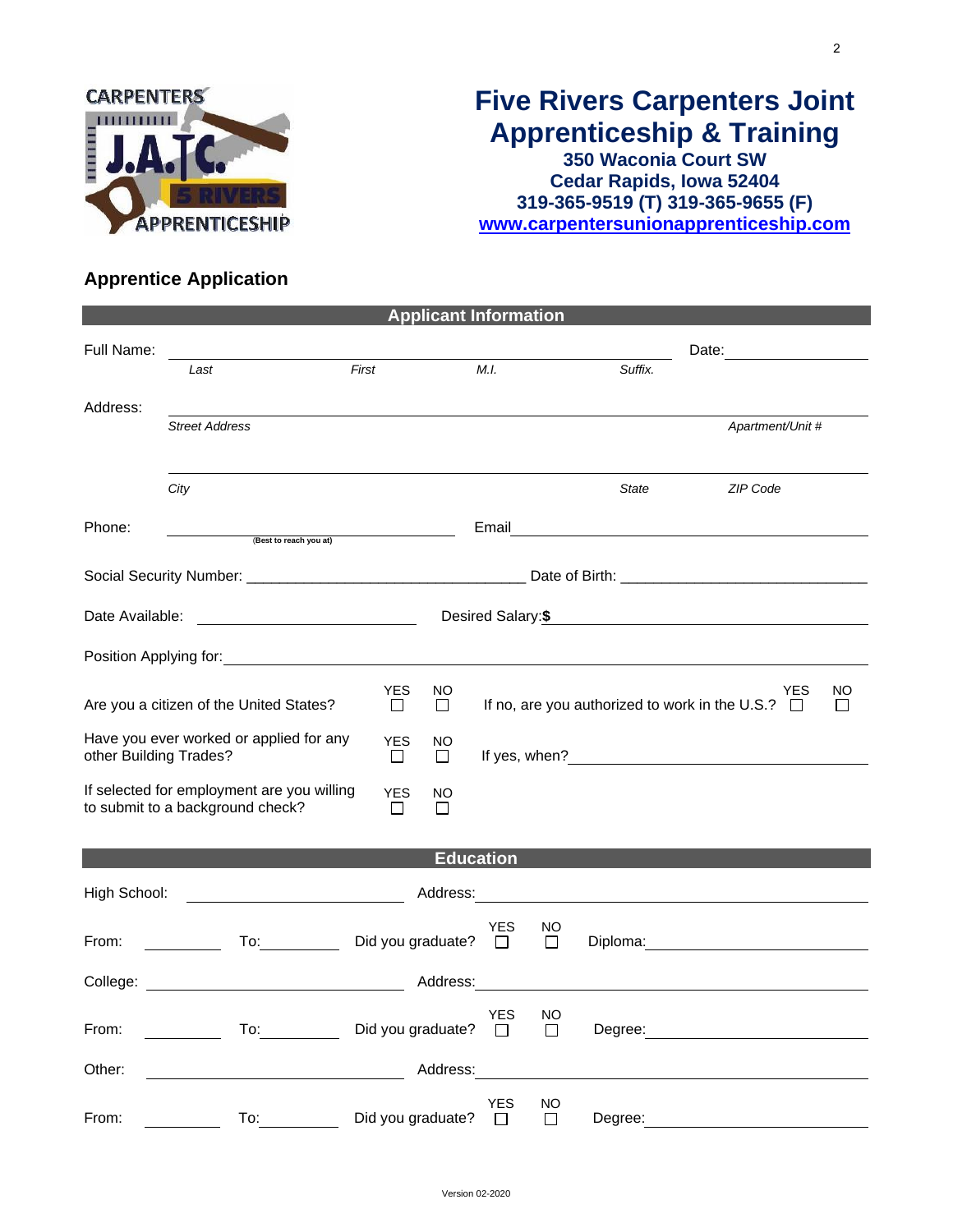### **References**

| Please list three professional references. |                                         |                                                                                                                                                                                                                                |                                                                                                                                                                                                                                        |  |
|--------------------------------------------|-----------------------------------------|--------------------------------------------------------------------------------------------------------------------------------------------------------------------------------------------------------------------------------|----------------------------------------------------------------------------------------------------------------------------------------------------------------------------------------------------------------------------------------|--|
| Full Name:                                 |                                         | <u> 1989 - Johann Barn, mars ann an t-Amhain Aonaich an t-Aonaich an t-Aonaich ann an t-Aonaich ann an t-Aonaich</u>                                                                                                           |                                                                                                                                                                                                                                        |  |
| Company:                                   |                                         | <u> 1980 - Andrea Barbara, amerikana amerikana amerikana amerikana amerikana amerikana amerikana amerikana amerik</u>                                                                                                          |                                                                                                                                                                                                                                        |  |
| Address:                                   |                                         | the control of the control of the control of the control of the control of the control of the control of the control of the control of the control of the control of the control of the control of the control of the control  |                                                                                                                                                                                                                                        |  |
| Full Name:                                 |                                         | <u> 1989 - Andrea Barbara, poeta esperanto-poeta esperanto-poeta esperanto-poeta esperanto-poeta esperanto-poeta</u>                                                                                                           |                                                                                                                                                                                                                                        |  |
| Company:                                   |                                         | <u> 1989 - Johann Barn, fransk politik (f. 1989)</u>                                                                                                                                                                           |                                                                                                                                                                                                                                        |  |
| Address:                                   |                                         |                                                                                                                                                                                                                                |                                                                                                                                                                                                                                        |  |
| Full Name:                                 |                                         |                                                                                                                                                                                                                                |                                                                                                                                                                                                                                        |  |
| Company:                                   |                                         | and the control of the control of the control of the control of the control of the control of the control of the                                                                                                               |                                                                                                                                                                                                                                        |  |
| Address:                                   |                                         | and the control of the control of the control of the control of the control of the control of the control of the                                                                                                               |                                                                                                                                                                                                                                        |  |
|                                            |                                         | <b>Previous Employment</b>                                                                                                                                                                                                     |                                                                                                                                                                                                                                        |  |
|                                            |                                         |                                                                                                                                                                                                                                |                                                                                                                                                                                                                                        |  |
| Address:                                   |                                         | <u> 1980 - Johann Stoff, deutscher Stoffen und der Stoffen und der Stoffen und der Stoffen und der Stoffen und de</u>                                                                                                          | Supervisor: 2000                                                                                                                                                                                                                       |  |
| Job Title:                                 | <u> 1989 - Johann Barbara, martin a</u> | Starting Salary:\$                                                                                                                                                                                                             | Ending Salary:\$                                                                                                                                                                                                                       |  |
|                                            |                                         | Responsibilities: Les and the set of the set of the set of the set of the set of the set of the set of the set of the set of the set of the set of the set of the set of the set of the set of the set of the set of the set o |                                                                                                                                                                                                                                        |  |
| From:                                      |                                         | To: ________________________                                                                                                                                                                                                   | Reason for Leaving:<br><u>Next and the manufacture of the set of the set of the set of the set of the set of the set of the set of the set of the set of the set of the set of the set of the set of the set of the set of the set</u> |  |
|                                            |                                         |                                                                                                                                                                                                                                |                                                                                                                                                                                                                                        |  |
|                                            |                                         |                                                                                                                                                                                                                                |                                                                                                                                                                                                                                        |  |
| Company:<br>Address:                       |                                         | <u> 1989 - Johann Stoff, deutscher Stoffen und der Stoffen und der Stoffen und der Stoffen und der Stoffen und der</u>                                                                                                         |                                                                                                                                                                                                                                        |  |
|                                            |                                         | <u> 1989 - Johann Stoff, amerikansk politiker (d. 1989)</u>                                                                                                                                                                    |                                                                                                                                                                                                                                        |  |
| Job Title:                                 |                                         | Starting Salary:\$                                                                                                                                                                                                             | Ending Salary:\$                                                                                                                                                                                                                       |  |
| Responsibilities:                          |                                         |                                                                                                                                                                                                                                |                                                                                                                                                                                                                                        |  |
| From:                                      |                                         | $To: \begin{tabular}{@{}c@{}} \quad \quad & \quad \quad & \quad \quad \\ \hline \end{tabular}$                                                                                                                                 | Reason for Leaving: 1997                                                                                                                                                                                                               |  |
|                                            |                                         |                                                                                                                                                                                                                                |                                                                                                                                                                                                                                        |  |
|                                            |                                         |                                                                                                                                                                                                                                |                                                                                                                                                                                                                                        |  |
| Company:                                   |                                         | <u> 1990 - Jan James James James James James James James James James James James James James James James James J</u>                                                                                                           |                                                                                                                                                                                                                                        |  |
| Address:                                   |                                         | <u> 1980 - Johann Barn, mars ann an t-Amhain Aonaichte ann an t-Aonaichte ann an t-Aonaichte ann an t-Aonaichte a</u>                                                                                                          | Supervisor: _____________________                                                                                                                                                                                                      |  |
| Job Title:                                 | <u> 1990 - Johann Barbara, martin a</u> | Starting Salary: \$                                                                                                                                                                                                            | Ending Salary:\$                                                                                                                                                                                                                       |  |
|                                            |                                         |                                                                                                                                                                                                                                |                                                                                                                                                                                                                                        |  |
| From:                                      |                                         |                                                                                                                                                                                                                                |                                                                                                                                                                                                                                        |  |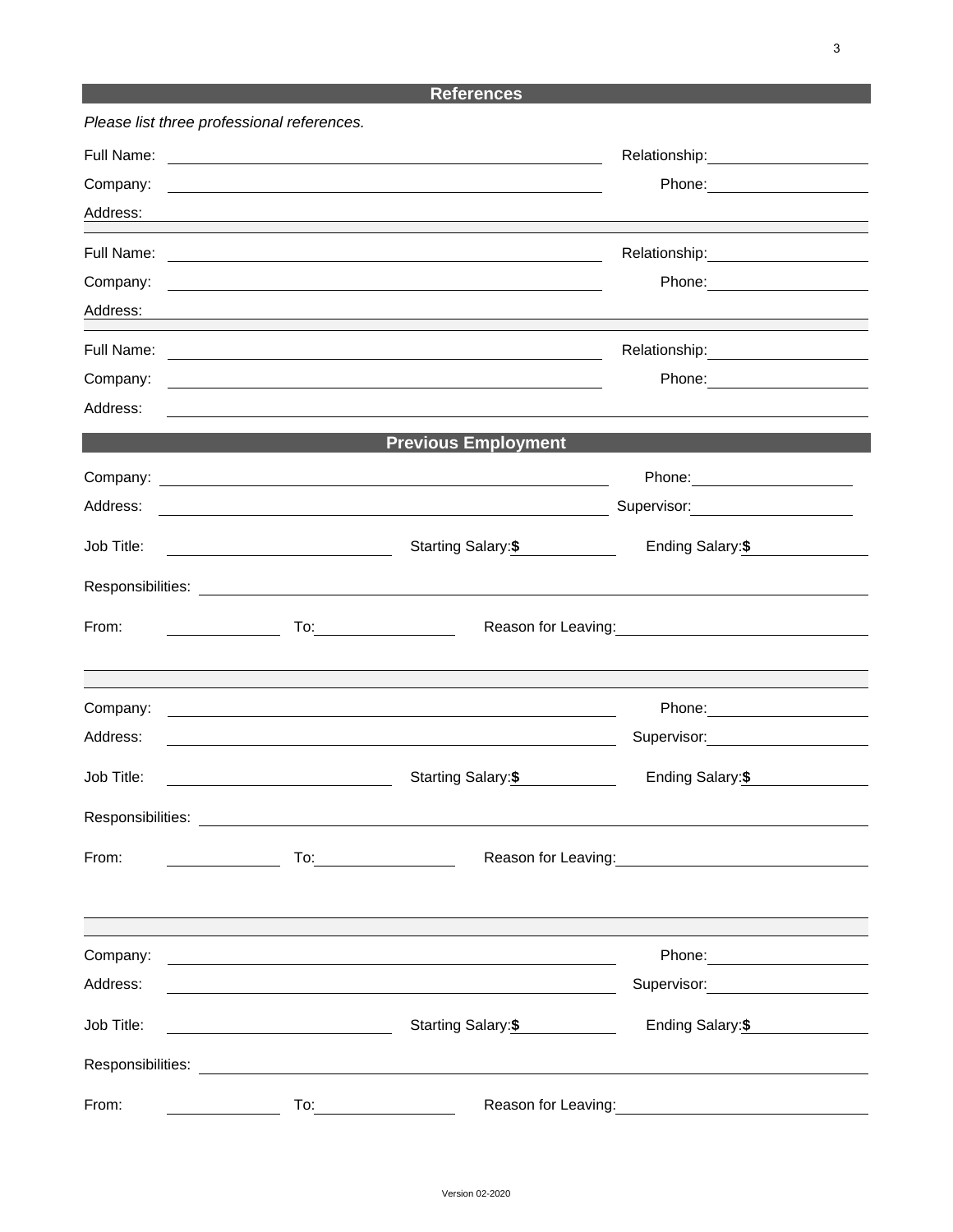#### **Military Service**

| Branch:<br><u> 1980 - Jan Samuel Barbara, martin a</u> | From                                                                                                                  | To: To                  |
|--------------------------------------------------------|-----------------------------------------------------------------------------------------------------------------------|-------------------------|
| Rank at Discharge:                                     | <u> 1980 - Jan Samuel Barbara, político e a filosofono de la filosofono de la filosofono de la filosofono de la f</u> | Type of Discharge: 1999 |
| If other than honorable, explain:                      |                                                                                                                       |                         |
|                                                        |                                                                                                                       |                         |
|                                                        |                                                                                                                       |                         |

#### **Invitation to Self-Identify**

You are being given the opportunity to provide the following information in order to help us comply with federal and state Equal Opportunity/Affirmative Action recordkeeping, reporting and other legal requirements. Completion of this information is voluntary. Any answer you give will be kept private and will not be used against you in any way.

#### **Check all that apply**

- **Hispanic or Latino:** a person of Cuban, Mexican, Puerto Rican or Central American or other Spanish culture or origin, regardless of race.
- **White:** a person having origins in any of the original peoples of Europe, the Middle East, or North Africa.
- **Black or African American:** a person having origins in any of the black racial groups of Africa.
- **Asian:** a person having origins in any of the original peoples of the Far East, Southeast Asia, or the Indian subcontinent including for example, Cambodia, China, India, Japan, Korea, Malaysia, Pakistan, the Philippine Islands, Thailand, and Vietnam.
- **Native Hawaiian or Other Pacific Islander:** a person having origins in any of the original peoples of Hawaii, Guam, Samoa, or other Pacific Islands.
- **American Indian or Alaska Native:** a person having origins in any of the original peoples of North and South America (including Central America), and who maintains tribal affiliation or community attachment,
- **Two or More Races:** a person who primarily identifies with two or more of the above race/ethnicities.

#### **Check the applicable box:**

- **Male**
- **Female**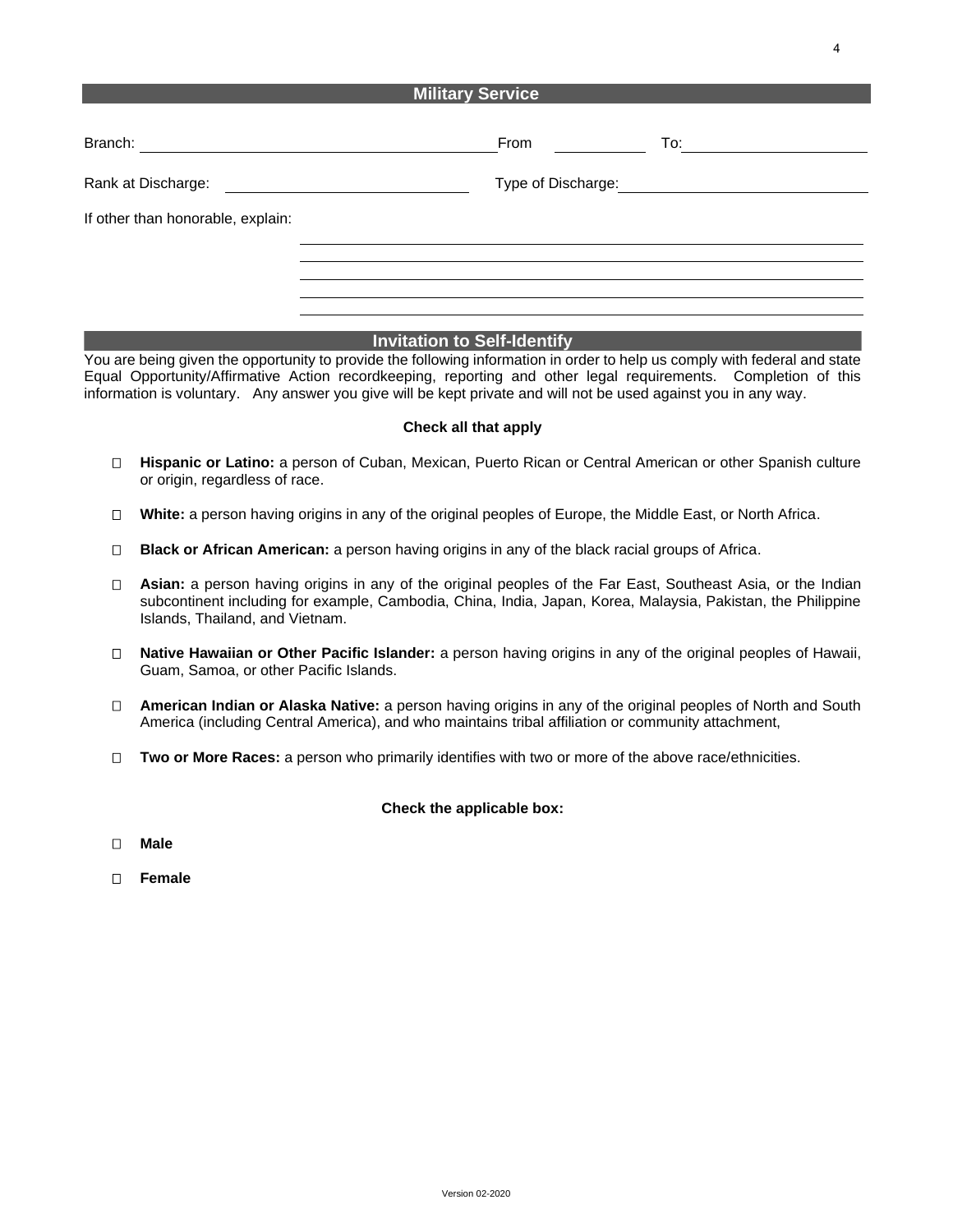| Do you understand that you have a probationary period of 1300 hours and 160 classroom<br>hours, if hired by a signatory contractor?                                                                         | <b>YES</b> | <b>NO</b> |
|-------------------------------------------------------------------------------------------------------------------------------------------------------------------------------------------------------------|------------|-----------|
| Are you willing to work for the established wage scale during your training period?                                                                                                                         | <b>YES</b> | <b>NO</b> |
| Do you understand you must be proficient in English in reading, writing and spoken word to<br>be able to communicate in the training program and on the jobsite?                                            | <b>YES</b> | <b>NO</b> |
| Do you understand that it is required for you to comply with the related training requirements<br>as established by the apprenticeship committee and non-compliance may lead to dismissal<br>from training? | <b>YES</b> | <b>NO</b> |
| You will be required to attend classes four weeks out of the year, Monday thru Friday one<br>week per quarter?                                                                                              | <b>YES</b> | <b>NO</b> |
| Do you understand that drug testing is required under the terms of the labor agreement<br>between the companies you may work for while an apprentice in the JATC program?                                   | <b>YES</b> | <b>NO</b> |

**Understanding**

#### **Disclaimer and Signature**

*I certify that my answers are true and complete to the best of my knowledge.* 

*If this application leads to acceptance, I understand that false or misleading information in my application or interview may result in my release.*

*I* acknowledge receipt of the Five Rivers Carpenter JATC Standards of Apprenticeship. I have read the *Standards and do not have any questions regarding the Standards.*

Signature: Date: Date: Date: Date: Date: Date: Date: Date: Date: Date: Date: Date: Date: Date: Date: Date: Date: Date: Date: Date: Date: Date: Date: Date: Date: Date: Date: Date: Date: Date: Date: Date: Date: Date: Date: D

EQUAL EMPLOYMENT OPPORTUNITY POLICY STATEMENT It is the policy of Five Rivers Carpenter JATC not to discriminate against any applicant for the program, or any apprentice because of age, color, sex (including pregnancy and gender identity), sexual orientation, genetic information, disability, national origin, race, religion, or veteran status. Five Rivers Carpenter JATC will take affirmative action to ensure that the EEO Policy is implemented, with particular regard to: advertising, application procedures, compensation, demotion, employment, fringe benefits, job assignment, job classification, layoff, leave, promotion, recruitment, rehire, social activities, training, termination, transfer, upgrade, and working conditions. Five Rivers Carpenters JATC will continue to make it understood by the employment entities with which it deals, and in apprentice opportunity announcements that the foregoing is company policy and all apprentice decisions are based on individual merit only. All current employees of Five Rivers Carpenters JATC are requested to encourage qualified disabled persons, minorities, special disabled veterans, and Vietnam Era veterans to apply for employment, on the job training or for union accommodations for qualified disabled individuals. It is the policy of Five Rivers Carpenters JATC that all company activities, facilities, and job sites are non-segregated. Separate or single-user toilet and changing facilities are provided to assure privacy. It is the policy of Five Rivers Carpenters JATC to ensure and maintain a working environment free of coercion, harassment, and intimidation at all job sites, and in all facilities at which apprentices are assigned to work. Any violation of the policy should be immediately reported to the Five River Carpenter JATC, your supervisor or the company EEO Officer.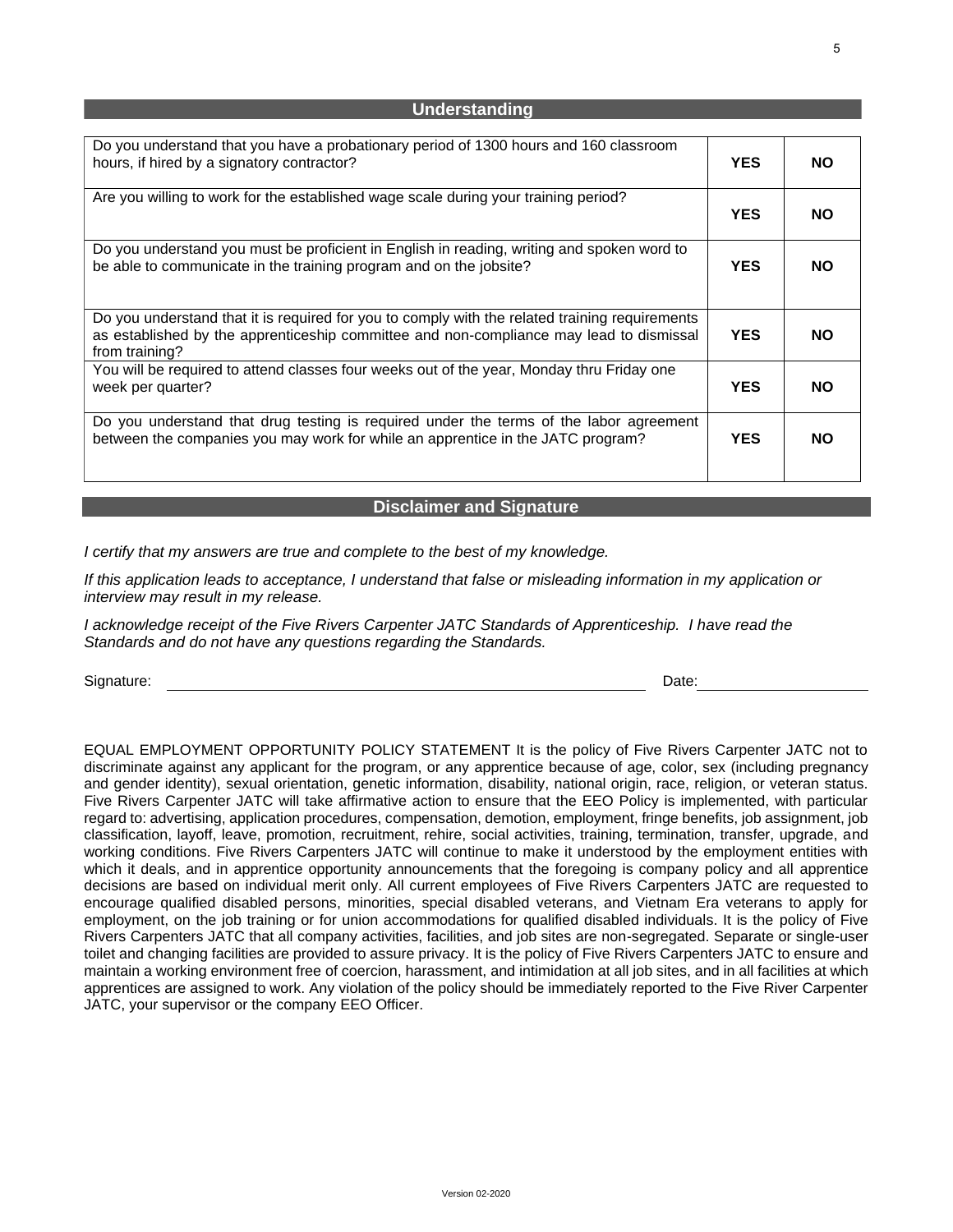

# **\*\*\*\* HOW DID YOU HEAR ABOUT US \*\*\*\***

## **WE WOULD LIKE TO KNOW HOW YOU HEARD ABOUT US. PLEASE FILL OUT SURVEY BELOW. CHECK AS MANY AS APPLIES.**

- **FIVE RIVER CARPENTERS APPRENTICESHIP WEBSITE?**
- **JOB CORE OR WORKFORCE DEVELOPEMENT?**
- **RADIO ADVERTISEMENT?**
- **NCSRCC WEBSITE OR CARPENTERS TRAINING INSTUITE?**
- **WERE YOU REFERRED BY A MEMBER OF THE UNION, IF SO WHOM?**
- **DID A BUSINESS AGENT WITH THE UNION RECRUIT YOU?**
- **CAREER FAIR? (SCHOOL – COLLEGE – OTHER PLEASE EXPLAIN BELOW)**
- **TV ADVERTISEMENT?**
- **WERE YOU REFERRED BY FRIEND OR FAMILY?**
- **NEWSPAPER?**
- **BUILT BY PROS?**
- **CAREER CONNECTIONS?**
- **HELMETS TO HARD HATS?**

**Please explain:** 

**\_\_\_\_\_\_\_\_\_\_\_\_\_\_\_\_\_\_\_\_\_\_\_\_\_\_\_\_\_\_\_\_\_\_\_\_\_\_\_\_\_\_\_\_\_\_\_\_\_\_\_\_\_\_\_\_\_\_\_\_\_\_\_\_\_**

**\_\_\_\_\_\_\_\_\_\_\_\_\_\_\_\_\_\_\_\_\_\_\_\_\_\_\_\_\_\_\_\_\_\_\_\_\_\_\_\_\_\_\_\_\_\_\_\_\_\_\_\_\_\_\_\_\_\_\_\_\_\_\_\_\_**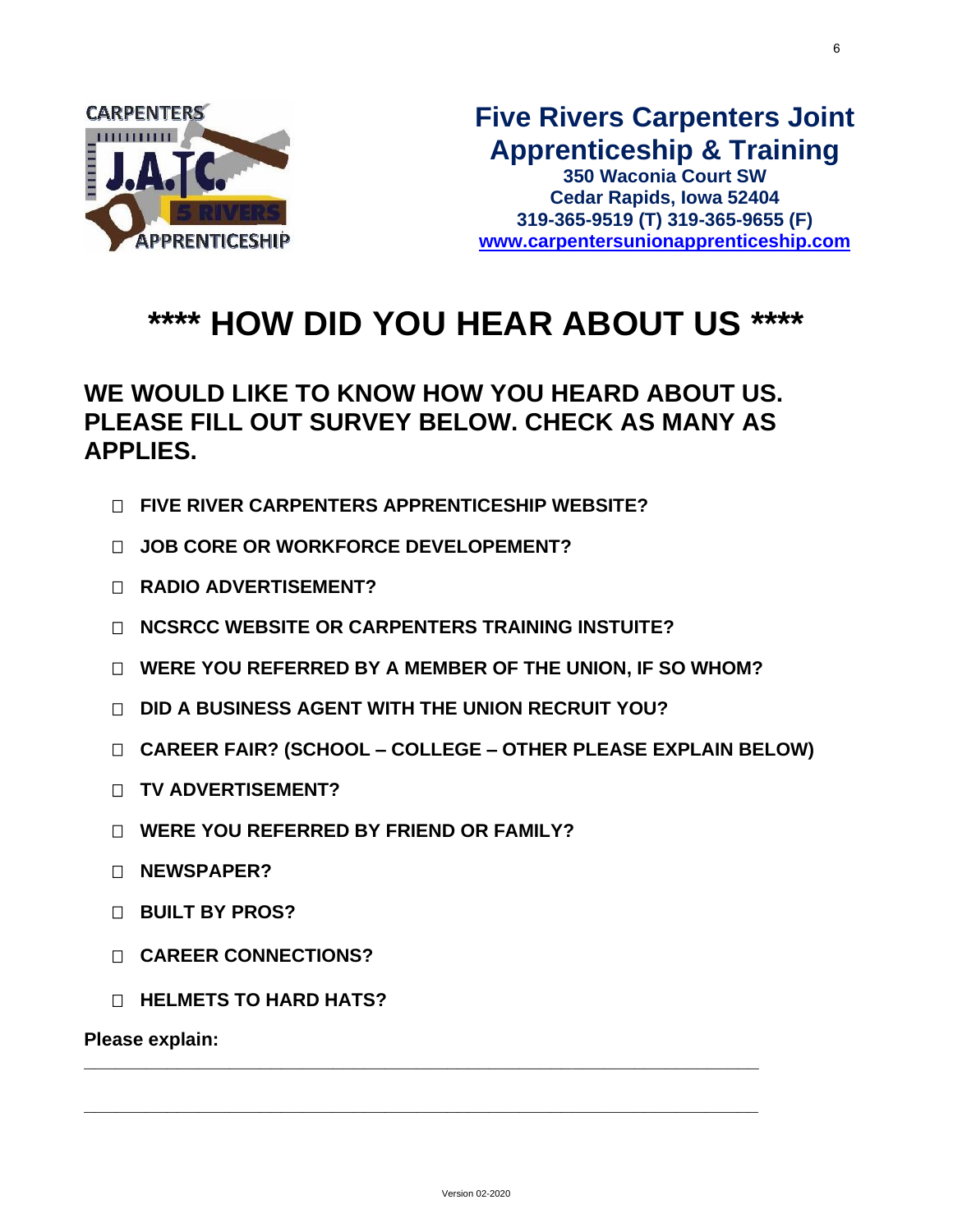

## **Five Rivers Carpenters Joint Apprenticeship & Training**

**350 Waconia Court SW Cedar Rapids, Iowa 52404 319-365-9519 (T) 319-365-9655 (F) [www.carpentersunionapprenticeship.com](http://www.carpentersunionapprenticeship.com/)**

#### **VOLUNTARY SELF-IDENTIFICATION OF DISABILITY**

#### **Why are you being asked to complete this form?**

Because we are regulated by the federal government, we must provide equal opportunity to qualified people with disabilities. <sup>1</sup> To help us measure how well we are doing, we are asking you to tell us if you have a disability or if you ever had a disability. Completing this form is voluntary, but we hope that you will choose to fill it out. Any answer you give will be kept private and will not be used against you in any way. Because a person may become disabled at any time, we are required to ask all of our apprentices to update their information while in the program. You may voluntarily self-identify as having a disability on this form without fear of any punishment because you did not identify as having a disability earlier.

#### **How do I know if I have a disability?**

You are considered to have a disability if you have a physical or mental impairment or medical condition that substantially limits a major life activity, or if you have a history or record of such an impairment or medical condition. Disabilities include, but are not limited to:

- Blindness Autism Bipolar disorder Post-traumatic stress disorder (PTSD)
	-
- Deafness Cerebral palsy Major depression Obsessive compulsive disorder
	-
	- Missing limbs or
- 
- 
- Cancer HIV/AIDS Multiple sclerosis Impairments requiring a wheelchair
	- Intellectual disability (previously called mental retardation)
- Diabetes • Epilepsy
- Schizophrenia • Muscular
	- partially missing limbs
- Please check one of the boxes below:
	- ☐ YES, I HAVE A DISABILITY (or previously had a disability)

\_\_\_\_\_\_\_\_\_\_\_\_\_\_\_\_\_\_\_\_\_\_\_\_\_\_ \_\_\_\_\_\_\_\_\_\_\_\_\_\_\_\_\_\_

☐ NO, I DON'T HAVE A DISABILITY

dystrophy

☐ I DON'T WISH TO ANSWER

#### **Reasonable Accommodation Notice**

Federal law requires the program to provide reasonable accommodation to qualified individuals with disabilities. Please tell us if you require a reasonable accommodation to apply for a job or to perform your job. Examples of reasonable accommodation include making a change to the application process or work procedures, providing documents in an alternate format, using a sign language interpreter, or using specialized equipment.

Your Name Today's Date

<sup>1</sup> The Equal Employment Opportunity in Apprenticeship and Training of 1978, as amended (29 CFR 30). For more information about the equal employment obligations of the apprenticeship program, visit the U.S. Department of Labor's Apprenticeship website at [www.dol.gov/apprenticeship.](http://www.dol.gov/ofccp)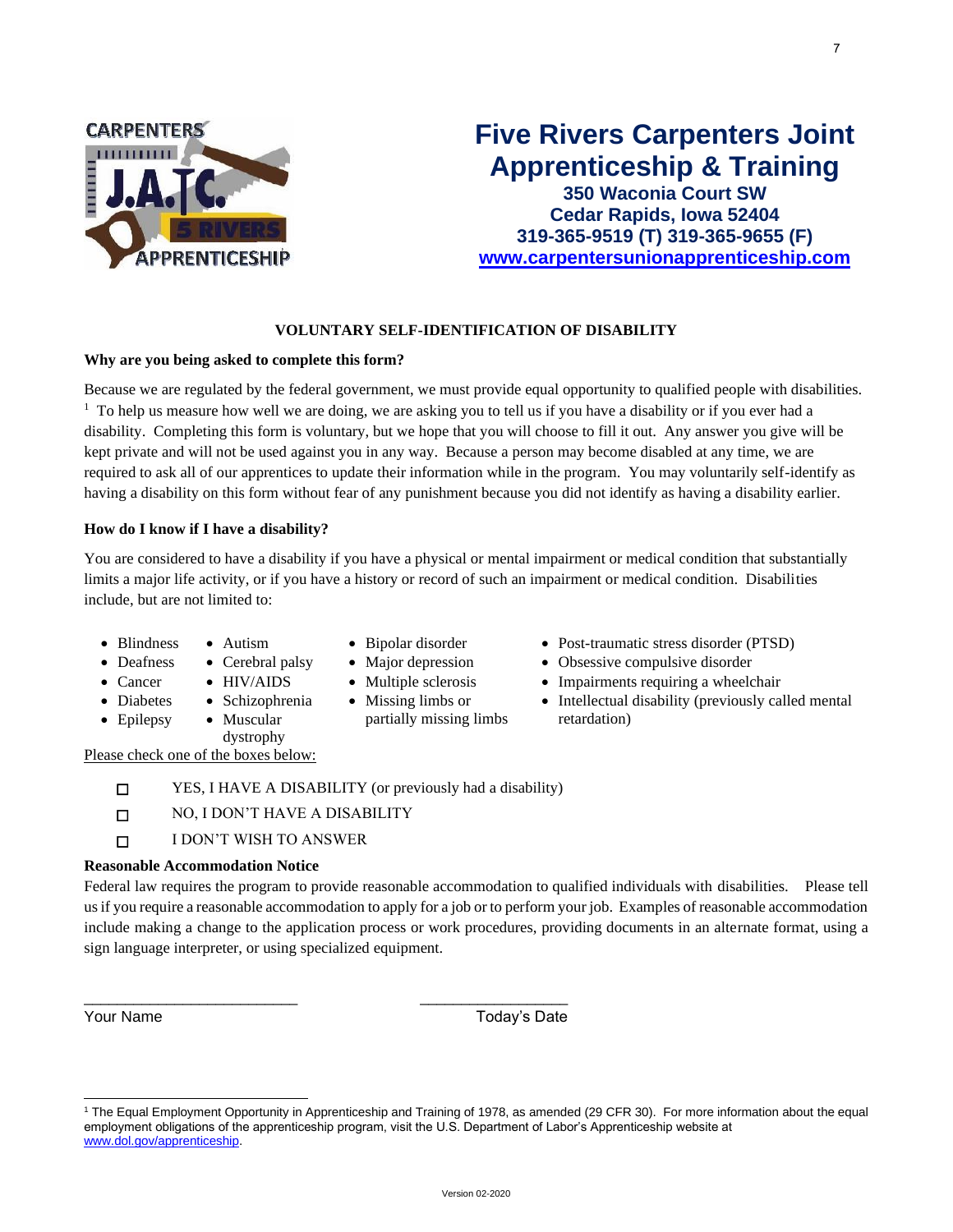

## **Five Rivers Carpenters Joint Apprenticeship & Training**

**350 Waconia Court SW Cedar Rapids, Iowa 52404 319-365-9519 (T) 319-365-9655 (F) [www.carpentersunionapprenticeship.com](http://www.carpentersunionapprenticeship.com/)**

## **Are you Skilled/Qualified to accept work in these areas:**

**(BY NOT CHECKING ANY SKILLS DOES NOT DISQUALIFY YOU FROM APPRENTICESHIP)**

- **( ) Bathroom Finish/Partitions (FINISHTP) ( ) Insulation – Blown (INBLW) ( ) Bilingual – Spanish (SPANISH) ( ) Metal Roof (MTLRF)**
- 
- **( ) Bridges/Highway (BRIDGEHH) ( ) Overhead Door (OHDR)**
- **( ) Cabinet Installation (CABINET) ( ) Pile Driver (PILEDVR)**
- 
- 
- **( ) Commercial Doors/Hardware (DRHDW) ( ) Residential Finish (RESFI)**
- **( ) Commercial Finish (COMFIN) ( ) Residential Layout (RESLAY)**
- **( ) Commercial Layout (COMLAY) ( ) Scaffold Experience (SCAFEXP)**
- **( ) Commercial Lather (LATHER) ( ) Shingle (SHINGLE)**
- **( ) Computer Floors (COPFLR) ( ) Shoring (SHORE)**
- **( ) Concrete Forms (Forms) ( ) Siding (SIDING)**
- **( ) Drywall Finish (DWFIN) ( ) Stair Building (STAIRS)**
- 
- 
- **( ) Fixture Installation (FIXTURE) ( ) TWIC card holder (TWIC)**
- **( ) Foreman – Commercial (COMFOR) ( ) Will work with heights (HEIGHTS)**
- 
- **( ) Furniture/Partitions (FURNPAR) ( ) Wood Framing (WDFRM)**
- **( ) Hilti Powder Actuated Tools (HILTI) ( ) Window Installation (WINDOW)**
- **( ) OSHA 10 ( )**
- **( ) Architectural Sheet Metal (ARCHMTL) ( ) Insulation – Spray Foam (INSSPR**)
	-
	-
	- **( ) Blueprints (BLUEPRNT) ( ) Nuclear Plant Experience (NUKE)**
		-
		-
- **( ) Ceiling – Acoustical (CEILING) ( ) Refinery Experience (REFINERY)**
- **( ) Cleanroom (CLNRM) ( ) Refrigeration Panels (REFPNL)**
	-
	-
	-
	-
	-
	-
	-
- **( ) Drywall on Steel (DWSTL) ( ) Steel Stud Framing (SSFRM)**
- **( ) Drywall on Wood (DWWD) ( ) Trade Show Experience (TSEXP)**
	-
	-
- **( ) Foreman – Residential (RESFOR) ( ) Wood Floor Installation (WDFLR)**
	-
	- -

8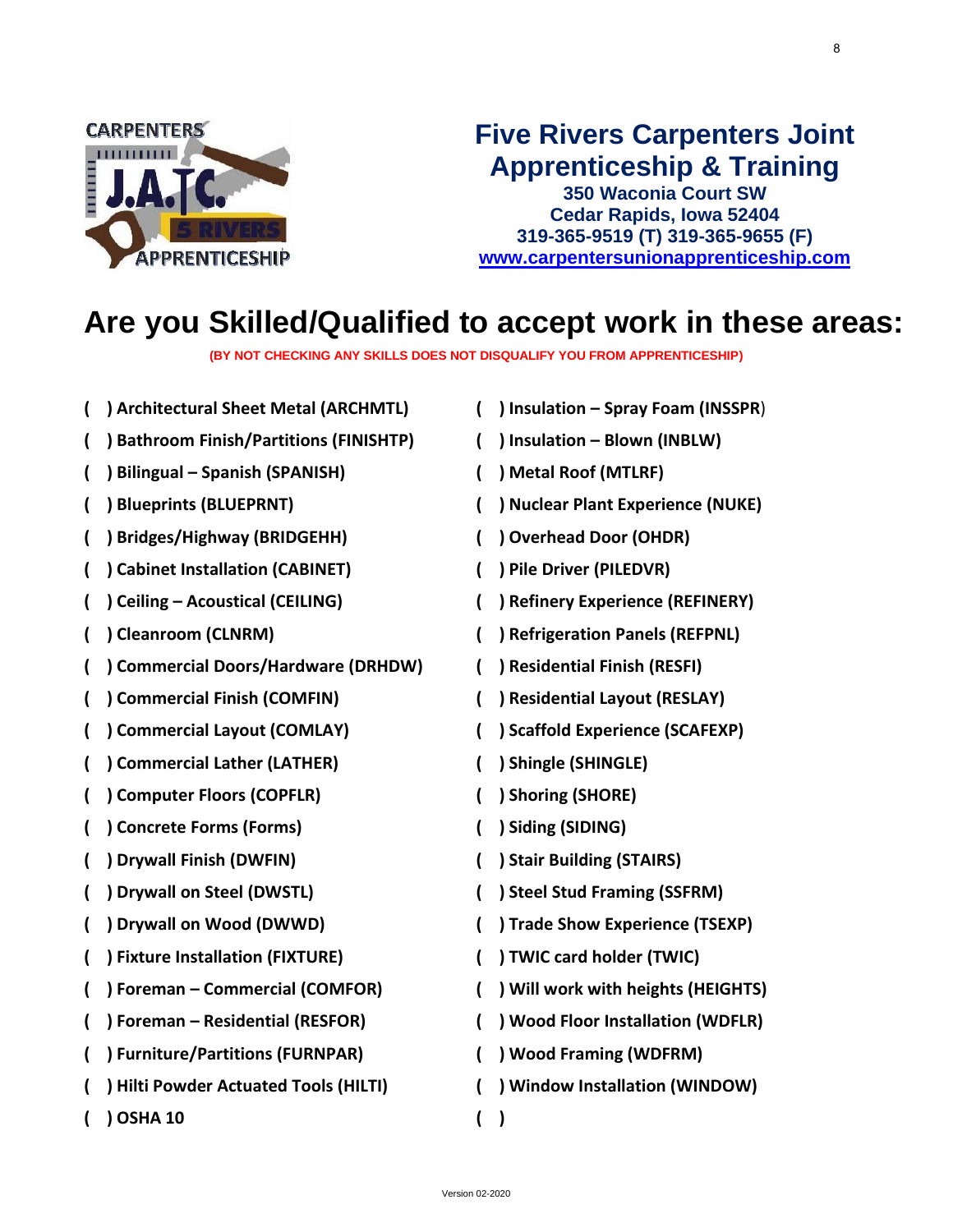

## **Five Rivers Carpenters Joint Apprenticeship & Training**

**350 Waconia Court SW Cedar Rapids, Iowa 52404 319-365-9519 (T) 319-365-9655 (F) [www.carpentersunionapprenticeship.com](http://www.carpentersunionapprenticeship.com/)**

# **Apprenticeship Notification of Work**

|                                                                                                                                                                                                                                                                                                                                                                                               | (APPRENTICE NAME)                                  |
|-----------------------------------------------------------------------------------------------------------------------------------------------------------------------------------------------------------------------------------------------------------------------------------------------------------------------------------------------------------------------------------------------|----------------------------------------------------|
|                                                                                                                                                                                                                                                                                                                                                                                               |                                                    |
|                                                                                                                                                                                                                                                                                                                                                                                               |                                                    |
|                                                                                                                                                                                                                                                                                                                                                                                               |                                                    |
| $\textbf{CONTRACTOR:}\begin{picture}(20,50) \label{fig:ex3} \begin{picture}(20,50) \label{fig:ex3} \put(0,0){\vector(0,1){100}} \put(0,0){\vector(0,1){100}} \put(0,0){\vector(0,1){100}} \put(0,0){\vector(0,1){100}} \put(0,0){\vector(0,1){100}} \put(0,0){\vector(0,1){100}} \put(0,0){\vector(0,1){100}} \put(0,0){\vector(0,1){100}} \put(0,0){\vector(0,1){100}} \put(0,0){\vector(0,$ |                                                    |
|                                                                                                                                                                                                                                                                                                                                                                                               |                                                    |
|                                                                                                                                                                                                                                                                                                                                                                                               |                                                    |
|                                                                                                                                                                                                                                                                                                                                                                                               |                                                    |
| $\textbf{START DATE:}\begin{picture}(250,50) \put(0,0){\vector(0,1){100}} \put(15,0){\vector(0,1){100}} \put(15,0){\vector(0,1){100}} \put(15,0){\vector(0,1){100}} \put(15,0){\vector(0,1){100}} \put(15,0){\vector(0,1){100}} \put(15,0){\vector(0,1){100}} \put(15,0){\vector(0,1){100}} \put(15,0){\vector(0,1){100}} \put(15,0){\vector(0,1){100}} \put(15,0){\vector($                  |                                                    |
|                                                                                                                                                                                                                                                                                                                                                                                               |                                                    |
|                                                                                                                                                                                                                                                                                                                                                                                               |                                                    |
|                                                                                                                                                                                                                                                                                                                                                                                               |                                                    |
| <b>STARTING LEVEL: ___________</b>                                                                                                                                                                                                                                                                                                                                                            | (APPRENTICE STARTNG LEVEL WITH CONTRACTOR & UNION) |
|                                                                                                                                                                                                                                                                                                                                                                                               |                                                    |
|                                                                                                                                                                                                                                                                                                                                                                                               |                                                    |
|                                                                                                                                                                                                                                                                                                                                                                                               |                                                    |
| Local: _______________________                                                                                                                                                                                                                                                                                                                                                                | (LOCAL YOU WILL BE JOINING)                        |
|                                                                                                                                                                                                                                                                                                                                                                                               |                                                    |
|                                                                                                                                                                                                                                                                                                                                                                                               |                                                    |
|                                                                                                                                                                                                                                                                                                                                                                                               |                                                    |
|                                                                                                                                                                                                                                                                                                                                                                                               |                                                    |
|                                                                                                                                                                                                                                                                                                                                                                                               | (NAME OF BUSINESS AGENT)                           |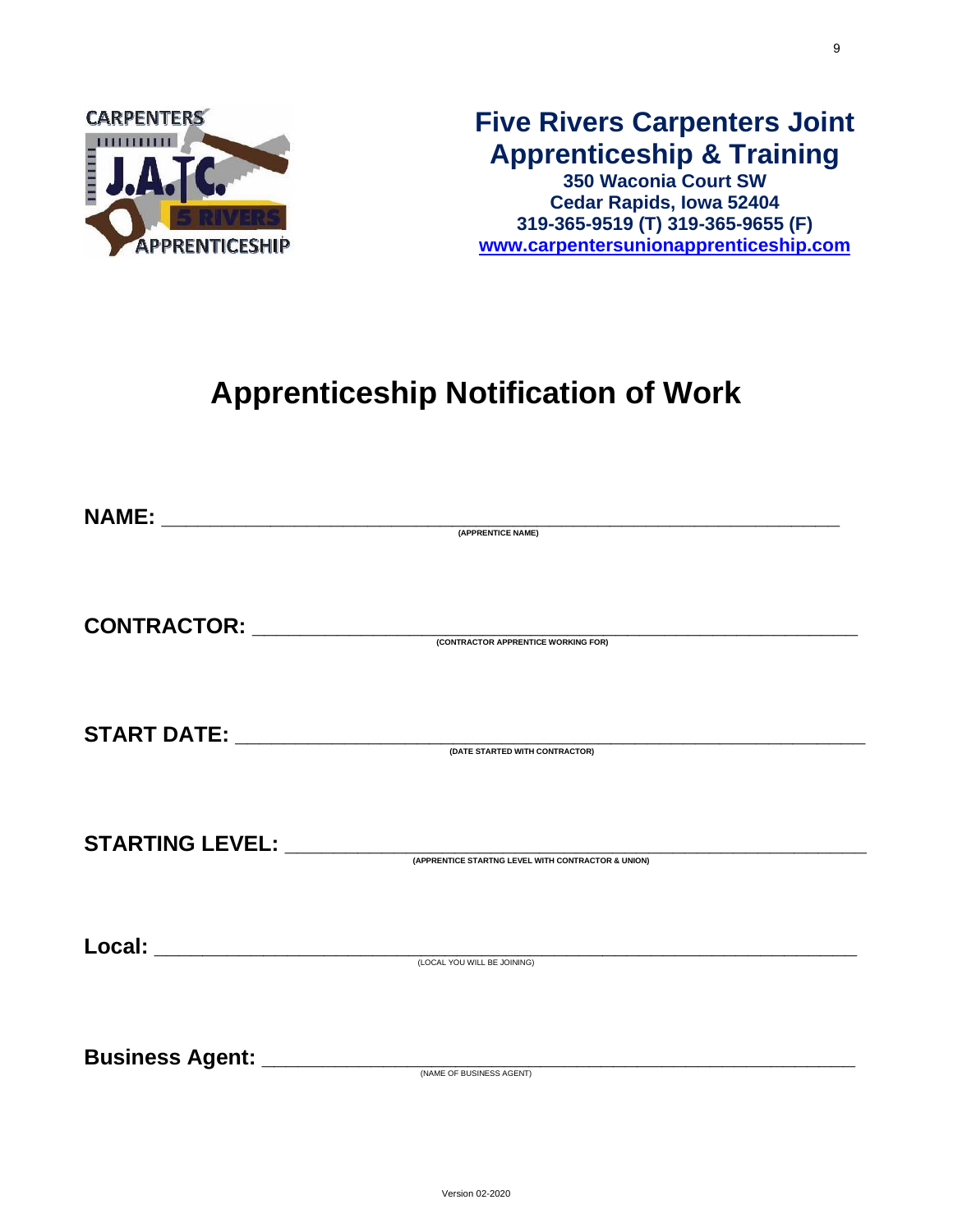

### **PREVIOUS CARPENTER TRADE WORK AFFIDAVIT**

In lieu of a high school diploma or GED, individuals can demonstrate that they have worked a minimum of one thousand five hundred hours(1,500 hours) specifically in the carpenter trade in classifications represented by the UBC. Supporting documentation will be accepted only if verified by paystubs, W2 forms or a signed letter on company letterhead by a previous employer. Formal educational hours shall be counted towards the 1,500-hour requirement if documented by transcripts or completion certificate of a pre-apprenticeship.

| Supporting documentation provided:                                                                                                                                                                                                                               |  |  |  |
|------------------------------------------------------------------------------------------------------------------------------------------------------------------------------------------------------------------------------------------------------------------|--|--|--|
| Paystubs                                                                                                                                                                                                                                                         |  |  |  |
| W-2 Forms                                                                                                                                                                                                                                                        |  |  |  |
| Signed letter on company letterhead by previous employer                                                                                                                                                                                                         |  |  |  |
| Transcripts                                                                                                                                                                                                                                                      |  |  |  |
| Completion certificate of pre-apprenticeship                                                                                                                                                                                                                     |  |  |  |
| No records available. Provide the reason for not having any records to document the hours you have worked<br>specifically in the carpenter trade. Include a description of the work you have performed. The JATC may require<br>additional information from you. |  |  |  |
| By completing this form, I acknowledge I have completed more than 1,500 hours in the carpenter trade as disclosed above.<br>Signature                                                                                                                            |  |  |  |
| State of Iowa<br>County of ___________________                                                                                                                                                                                                                   |  |  |  |
| This instrument was acknowledged before me on ___ day of ____________, 20__, by _______________________.                                                                                                                                                         |  |  |  |

Signature of notary

\_\_\_\_\_\_\_\_\_\_\_\_\_\_\_\_\_\_\_\_\_\_\_\_\_\_\_\_\_\_\_\_\_\_